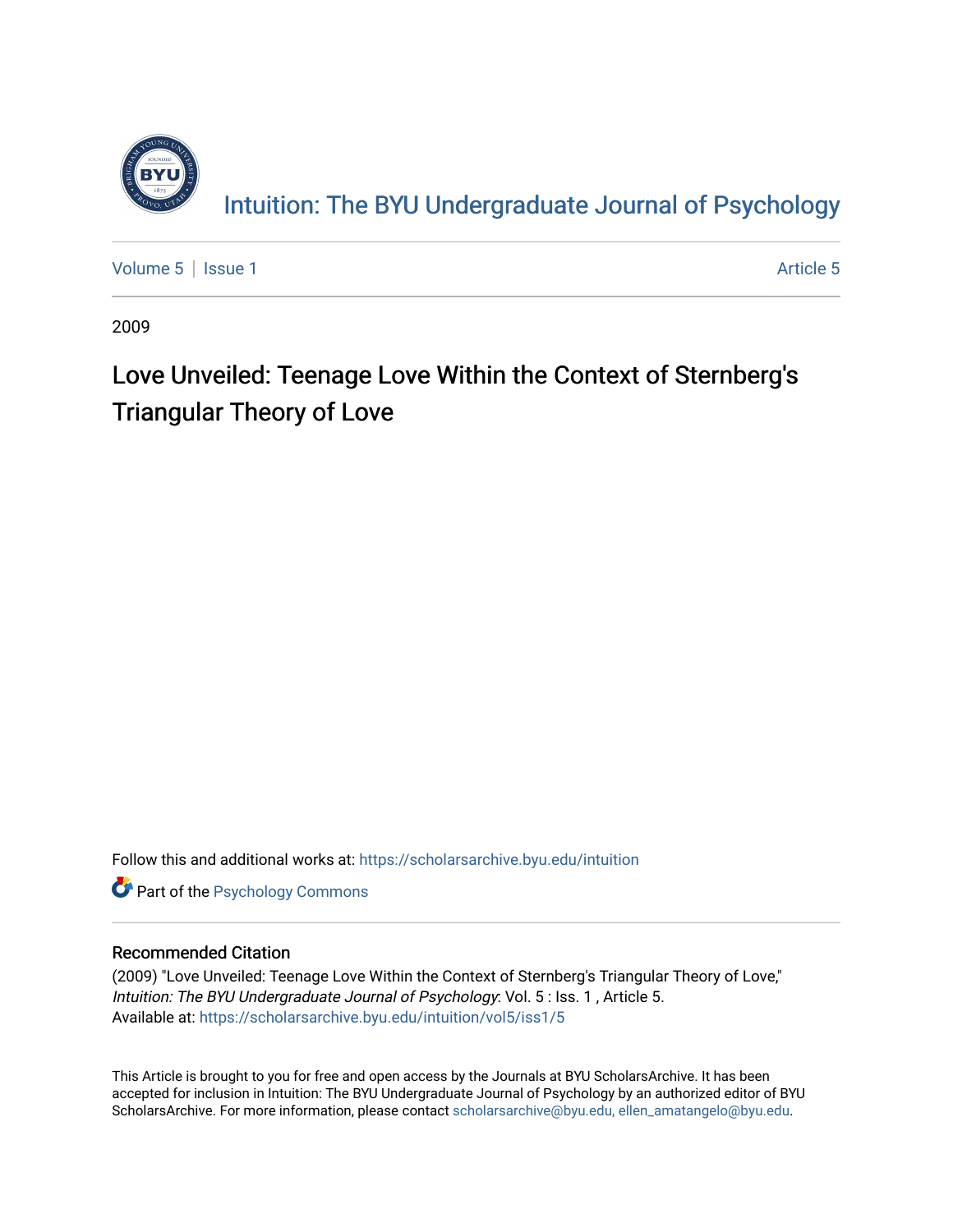et al.: Teenage Love

Intuition 2009  $Vol$  5, 21-25

# Love Unveiled: Teenage Love Within the Context of Sternberg's Triangular Theory of Love

Stephanie Deverich

ABSTRACT Can adolescents fall in love? Robert Sternberg's tri**engular** theory considers three relevant aspects of a consummate **Loving relationship: intimacy, passion, and commitment. Adolescent**s seem to fulfill some forms of intimacy, easily maintain passion, and lack adult commitment. Due to their inconsistencies in **fulfilling** Sternberg's viewed loving components, this paper suggests that adolescents are not capable of being consummately in love.

 $\mathbf T$ n the sweet but tragic story of Romeo and Juliet, two **L** teenagers kill themselves in an attempt to be with their true love. This story is timidly echoed in modern times when adolescents defy their parents and run away in order **to** stay with the one they love. Is it even possible for ado-**Escents to truly be in love?** Could Romeo and Juliet have shared true love, or were their feelings merely an expression of their adolescent emotions?

Using the construct of Robert Sternberg's modern **em**pirical analysis—the Triangular Theory of Love—this **paper** will analyze whether or not an adolescent can tru**ly** declare themselves to be "in love " (Sternberg, 1986). Sternberg's theory has been validated through multiple studies and is considered a successful measuring stick in quantifying and qualifying love (Chandler, B. 1995; Lemieux et al., 1999; Lemieux et al. 2000; Sternberg, 1997). The Triangular Theory has also been validated as a **eseful** scale in measuring adolescent love, finding a positive correlation between componential (intimacy, passion, and commitment) stability and establishing relationship sitisfaction and duration (Overbeek, 2007). Although Overbeek's study seems to confirm the ability of adoles**cents** to love, it only shows that fulfilling the Triangular **Theory** of Love's three components is correlated with rela**tional** satisfaction. This fulfillment may not happen in the **naj**ority of adolescents. This paper, rather than studying outcomes of component fulfillment, will consider adoles**cent** ability (or inability rather) to fulfill the needs of the Triangular Theory.

### The Triangular Theory Within the Context of **Adolescent Love**

Rather than viewing love as a pure emotion that constantly changes, Sternberg develops his Triangular Theory believing love develops and stabilizes throughout ones relationship. This stabilization occurs with the fulfillment of three components: intimacy, passion, and commitment. He uses the three vertices of a triangle as placement for these components. Consummate love is Sternberg's term for an equal combination of commitment, intimacy and passion. It forms the "kind of love toward which many of us strive, especially in romantic relationships" (Sternberg, 1986, p. 124). According to this theory, a person, in this case an adolescent, can only experience a true love if his or her relationship maintains balance of intimacy, passion, and commitment. With unequal balance or missing components, an adolescent does not fulfill the components for consummate love, rather he or she meets the needs for a different type of love relationship. Sternberg breaks down those types of relations into ones of liking, infatuation, emptiness, romance, companionship, and infatuation (Figure 1). In order to determine an adolescent's capacity for consummate love, this paper will consider an adolescent's ability to fulfill the three components of love.

#### **Adolescent Intimacy**

The intimacy component of love involves feeling close to another person and enjoying that bond. Sternberg views it as "deriving from emotional investment" (Sternberg, 1986, p. 119) and finds it to be important in all loving relationships, whether romantic or not. There are two main areas of intimacy, one being the literal closeness the partners share with each other and the other being 21

1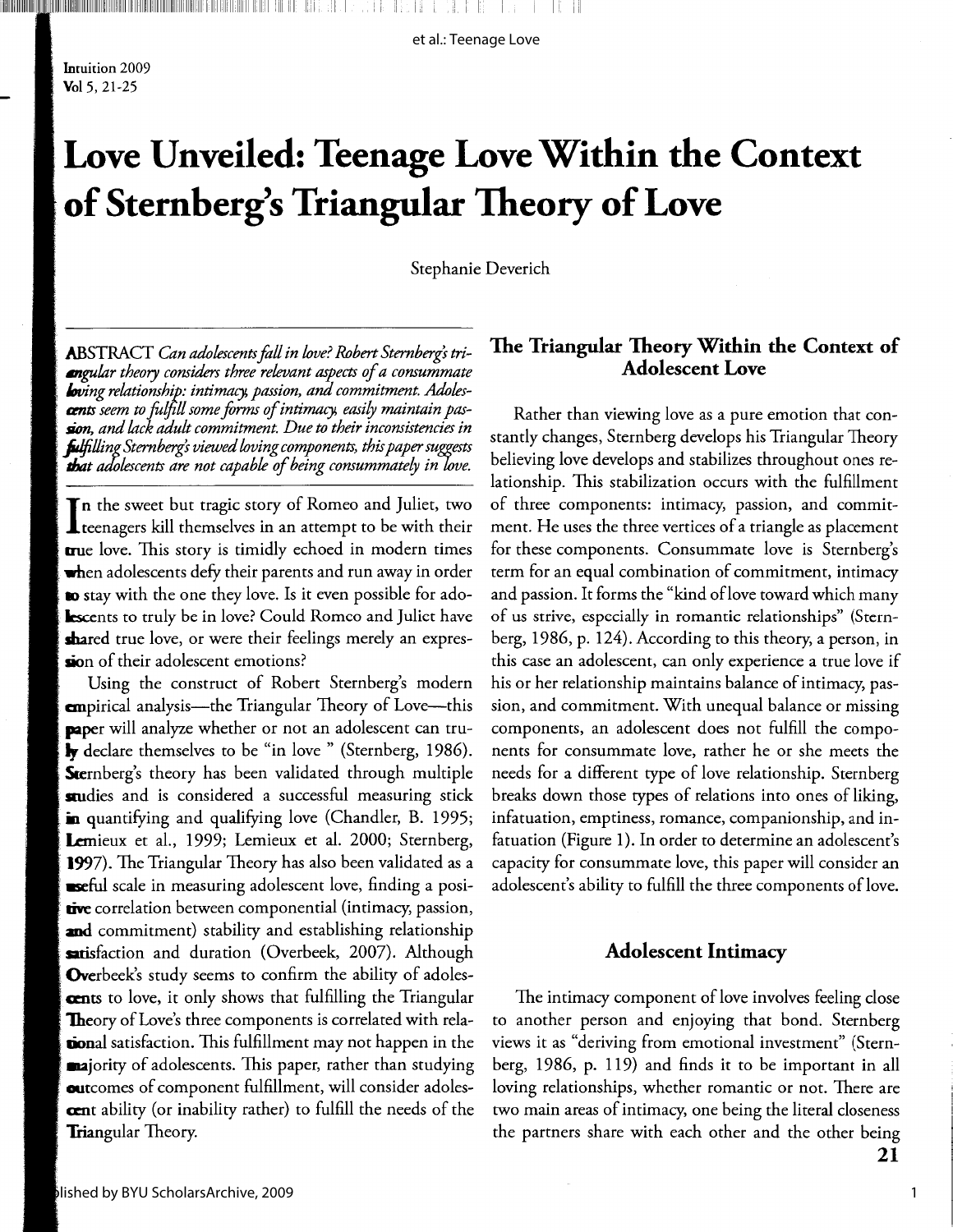# **22 Intuition, Fall 2009**

,1

II ll





each partner's individual identity security (Shulman, et al. 1997).

In looking at closeness with another person, it seems clear that adolescents are capable of developing closeness mainly through disclosure. It has been found that girls tend to disclose more than boys in same sex relations (Camerana et al., 1990). In opposite sex relations, however, there is an equality of disclosure between girls and boys (Reisman, 1990). This disclosure in opposite sex relations suggests that boys may feel more capable of developing intimacy in male/female relations. With this capability in place, an intimate closeness can be formed within the context of an adolescent relationship.

In considering individuality in intimacy, adolescence is the time in which adolescents are defining themselves (Erikson, 1980). Only when an adolescent finds security in their identity can they have a mature intimacy (Duvall, 1964) that allows for relational stability. If a person can only define themselves within the context of a relationship and is not able to recognize their individual nature, they are less likely to form a relationship that is intimate and secure. Adolescents who don't recognize their identity and have lower aspirations will tend to fall in love more easily as well as seek marriage as a means to escape unsatisfying circumstances (Duvall, 1964).

Although adolescents may be capable of disclosing intimacies with a person of the opposite sex, they may still be struggling to develop their individual identities. Intimacy also has been found to increase in both genders during the transition between early and late adolescence (Buhrmester, 1990). This age-related aspect of intimacy further implies adolescents are developing their ability towards true intimacy. It can then be argued that those identity seekers and intimacy developers will struggle with intimacy in relationships---thus lessening their ability to be in consummate love.

# **Adolescent Passion**

The passionate aspect of love is defined as arousal driven by sexual and romantic desires but is not fully sexually driven. It is a love based on overpowering emotions that create a need for immediate gratification. The two areas of passion that should be considered in adolescents' ability to love are adolescent romantic partnerships and neurological developments because of societal influences on romantic partnerships and developmental aspects of adolescent growth.

During adolescence there seems to be a desire to have romantic partners, most likely driven by peer and societal influences (Rivadeneyra & Lebo, 2008) as well as passionate desires. Intimacy regarding emotional closeness is often found in peer relationships, but a romantic relationship has the added emotional experience of passion. One study found that more than half of young adults (college students) consider their closest relationship to be with a romantic partner (Berscheid, Snyder, & Omoto, 1989). This suggests that intimacy with a friend may not be as fulfilling as an intimate relationship that includes elements of passionate closeness.

Studies in adolescent neurological development have found that the emotional limbic system is further developed than the rational prefrontal cortex. In emotionally driven situations, the limbic system controls adolescent behavior (Casey et al., 2007). Adolescents tend to base their decisions on behaviors that will provide them with positive immediate rewards rather than basing their choices on long-range outcomes (Galvan et al., 2006). The control that the limbic system has during the time of adolescence may allow passion, with its emotionality and immediacy complex, to take over and present a façade of love.

Adolescents are clearly capable of passion. Due to their desires to be in relationships with passionate closeness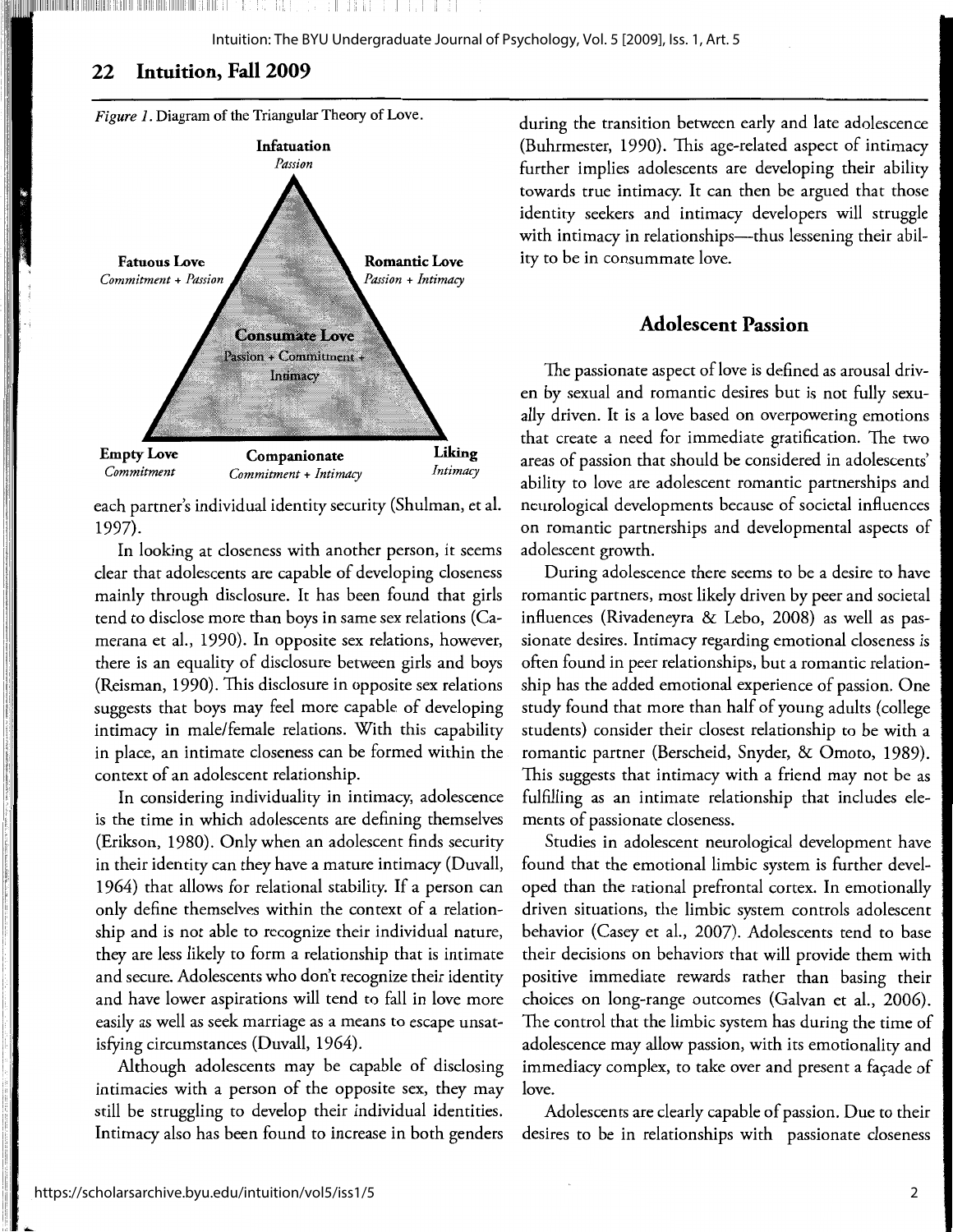111111111111111111111111111111111111111111111111111111,1111111111111111111111 Ii 111111111111111 11.~ I I I

et al.: Teenage Love

**and** their use of the emotional and immediacy part of the brain, it can be assumed that they are capable of fulfilling **the** passionate component of consummate love.

### Adolescent Commitment

The commitment aspect of love is the cognitive ability **so** decide to care for someone based upon logical reasoning and dedication. Although the degree of commitment in love can vary across different relationships, it is a necessary component in order for long-term love to survive because commitments validates a relationship as something **with** future plans.

Adolescents are capable of making commitments as seen in situations outside of romantic relationships. One study looked at adolescents in group treatment for marijuana use (Engle, 2007). Individual adolescent commitment was negatively correlated with future marijuana use. This shows that if an adolescent makes a commitment to stop using marijuana, they are likely to fulfill that commitment. Social influences also impact adolescent commitment by influencing adolescents in the choices they make. In this same study, group commitment (the support of negative or positive group member remarks) influenced the future marijuana use of group members (Engle, 2007). Although this study does not show commitment in adolescent romantic love, it does show their commitment ability and societal influences upon commitment. To further this discussion of adolescent commitment, psychosocial influences and adolescent neurological development will be explored.

Cognitive abilities of children and adolescents are substantially different from adults (Keating, 1990). Some researchers would argue that full reasoning abilities are developed by mid-adolescence (Fischoff, 1992). When considering the influence of psychosocial influences, this ·development' becomes less clear (Steinberg & Cauffman, 1996). The more social influences affect adolescents, the less efficient they are at making decisions regardless of the maturity of their cognitive processes (Steinberg & Scott, 2003). If there is pressure based upon a peer group to be in a relationship, this may create a quasi-commitment that is not stable. This commitment, would be based upon social approval rather than a long term desire to be with another person. Although that is a commitment it

isn't commitment based on personal desire and may not be long term in nature.

Another important factor to consider concerning adolescent commitment is that of the prefrontal cortex, or the area of the brain devoted to decision making. This area of the brain is not fully developed in adolescents and as previously discussed, may lead them to overuse their limbic (emotional) system (Casey et al. 2007; Yurgelun-Todd, 2007). The prefrontal area that is developing is not only helpful in reasoning, it is also an area implicated in long term planning (Spear, 2000). If adolescents have a lowered ability to make long term plans, their commitment towards a relationship may be of a fleeting nature.

It thus seems logical to argue that adolescents are not as capable of having a committed relationship as adults who have more stability in their mature state. Due to an adolescent's heavy reliance on social influences and underdeveloped prefrontal cortex, their commitment to a relationship is highly questionable.

#### Consummate Love Ability

Given the above discussion, are adolescents able to experience consummate love? According to Sternberg's triangle of love theory and the conclusions drawn in this paper, adolescents can have full development of the passion component but less development of intimacy and commitment components. One could argue that an adolescent who has developed an identity is capable of experiencing intimacy. One could also argue that an adolescent with a well developed prefrontal area who is not highly influenced by psychosocial factors is capable of experiencing commitment. Taking both of those and the ability of adolescents to experience passion, it can be possible for an adolescent to experience consummate love.

Although it is possible for an adolescent to experience consummate love, this ability is unlikely. Intimacy requires an adolescent to be dose with another person and to have a fully developed identity. Although adolescents may become dose to one another through self-disclosure, they are still developing their identities, and thus are still learning how to be intimate. Passion calls for adolescent romantic desires and immediate gratification. The majority of adolescents desire romantic relations, and due to **neurological limbic control, they make** decisions based on

:nee w:y ity **toSe**  gle bil-

**lV**rums **lift) its'**  r. **ZS**  of

**,c**  :al **S-**IS **t**ie ,: **a**  ~-IS !-

e

., t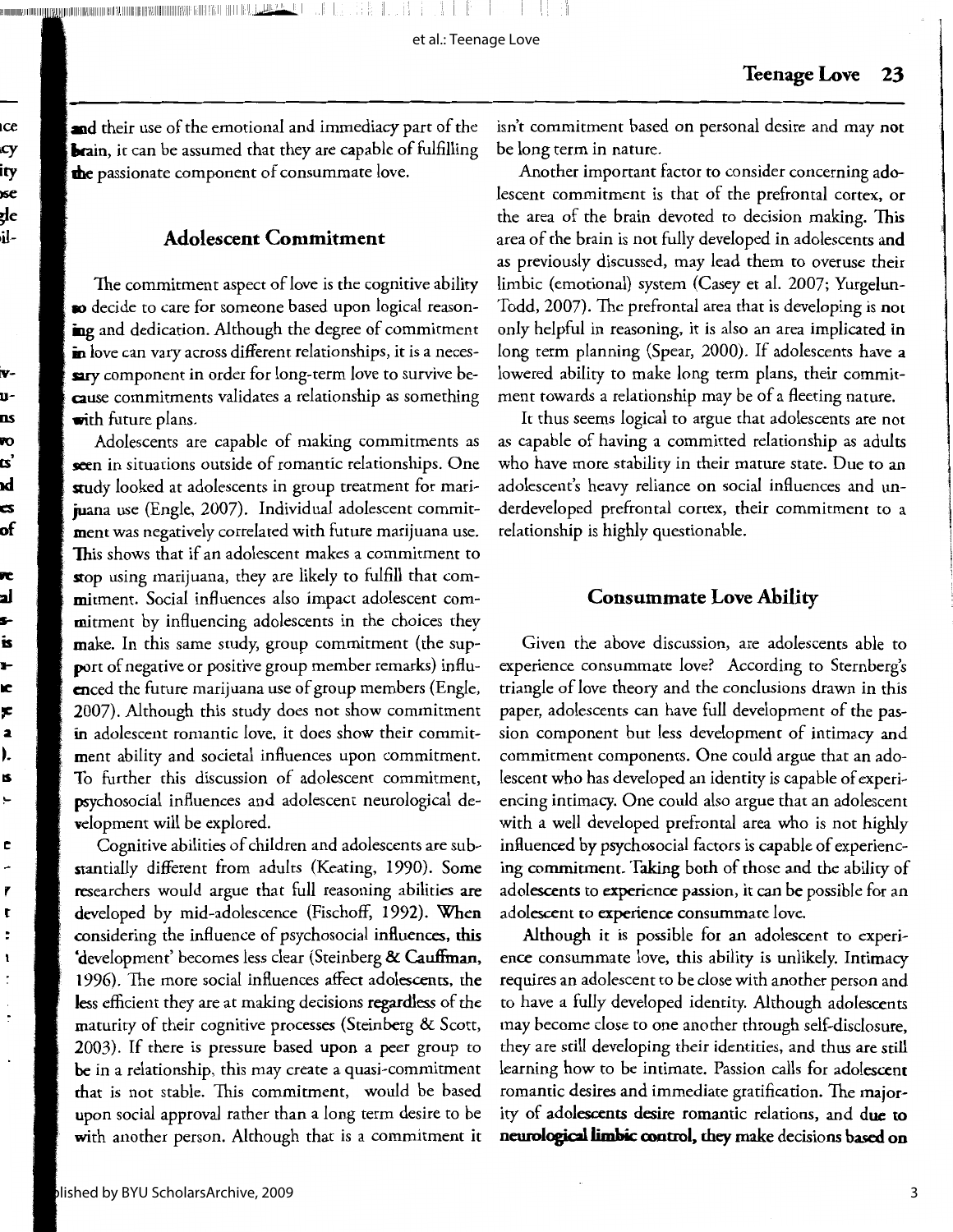lilllllllllllllllllllllllllllllllllllllllllllll!llillllilll:llllll.:l!i;ililll!lllli:11;11111!111111111;11111.iillll .I i :!

Intuition: The BYU Undergraduate Journal of Psychology, Vol. 5 [2009], Iss. 1, Art. 5

# **24 Intuition, Fall 2009**

positive immediate rewards. Adolescents can clearly experience passion. Commitment necessitates an adolescent's personal relational dedication and long term decision making. Adolescents are less efficient at making personal decisions due to social influences, they may enter a relationship for approval rather than personal desire to be with another person. They are also less adept at making long term decisions due to their underdeveloped neurological system.

It should also be noted that persons of other cultures as well as persons from previous eras may have had a different experience of consummate love. The Triangular Theory was developed as an indicator of consummate love ability for persons in the current time period, specifically studying persons in the Western world. The author acknowledges that considerable differences are found in other cultures and eras which renders this theory limited in its scope.

Given the population of interest (adolescents of the Western world), the evidence shows that the majority of adolescents, due to their inability to have true intimacy and commitment in their relationships, cannot experience the fullness of love as defined by Robert Sternberg's Triangular Theory. The love that these adolescents may be misconstruing as true love is, according to Sternberg, 'infatuation.' This type of love relationship is based solely on the component of passion, with the absence of intimacy and commitment. Those experiencing infatuation experience psychophysiological arousal like hormonal secretions and increased heartbeat (Sternberg, 1986, p. 124). Given the evidence of adolescents' neurological emotionality, it could be argued that adolescents may experience this higher degree of psychophysiological arousal found in infatuation and may be in a state of infatuation rather than love.

#### **Conclusion: Romeo and Juliet**

Romeo and Juliet may be the ideal representatives of adolescent passion. With their need for immediacy and dramatization of love they experience pure passion and would rather die than live without each other (Schwaber, 2006, p. 299). According to Sternberg's Theory what our culturally enshrined star crossed lovers and the majority of adolescents feel is a passionate bliss, rather than an in-

timate, committed, and consummate love that can last a lifetime. Adolescence is a time of constant flux and continual development. Without intimacies created through formed identities and passion offset with commitment, consummate love with regards to Sternberg's conceptualization, is not possible. This paper, using Sternberg's theory as a basis for evidence, suggests that adolescents may love someone, but they can't truly be in consummate love.

# References

- Berscheid, E., Snyder, M., & Omoto, A. (1989). The relationship closeness inventory: Assessing the closeness of interpersonal relations. *journal of Personality and Social Psychology, 57,* 792-807.
- Buhrmester, D. (1990). Intimacy of friendship, interpersonal competence, and adjustment during preadolescence and adolescence. *Child Development,* 61,1101- 1111.
- Camarena, P., Sarigiani, P., & Peteaen, A. (1990). Genderspecific pathways to intimacy in early adolescence. *journal ofYouth and Adolescence,* 19(7), 19-32.
- Casey, B., Getz, S., & Galvan, A. (2007). The adolescent brain. *Developmental Review, 28,* 62-77.
- Chandler, B. K. (1996). Marital satisfaction and commitment among mormons: An application of sternberg's triangular theory of love. *Dissertation Abstracts International: Section B: 7he Sciences and Engineering, 56,*  6461-6461.
- Duvall, E. (1964). Adolescent love as a reflection of teenagers' search for identity. *journal of Marriage and the Family, 26,* 226-229.
- Engle, B. C. (2008). Commitment language as a predictor of alcohol and marijuana use outcomes among adolescents in school-based group treatment. *Dissertation Abstracts International Section A: Humanities and Social Sciences, 68,* 3589-3589.